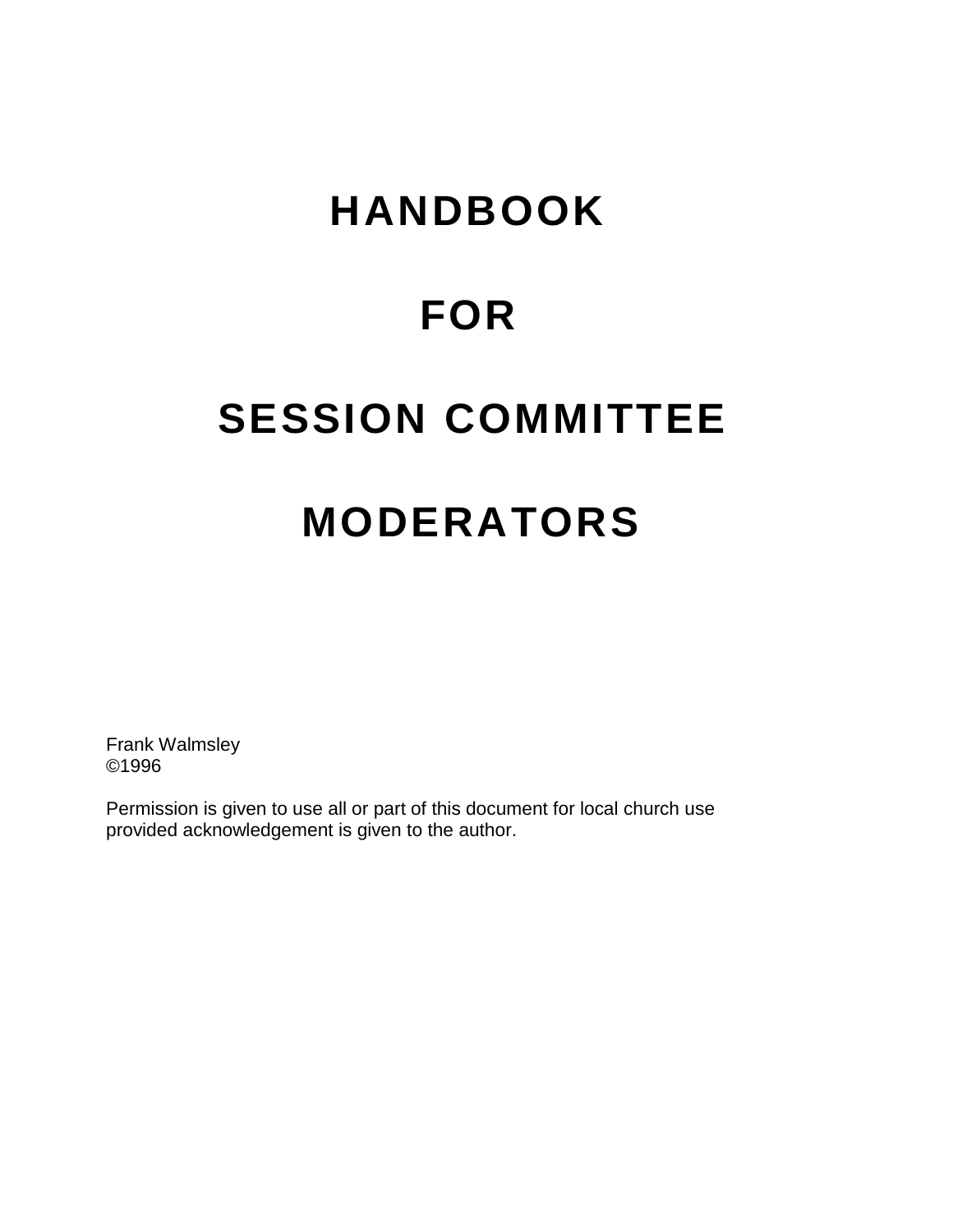## **Table of Contents**

| A. Long Range Planning<br><b>B. Planning for Specific Events</b>                                  |  |
|---------------------------------------------------------------------------------------------------|--|
|                                                                                                   |  |
| A. Introduction<br>B. To the Session<br>C. To the Congregation<br>D. To the Community<br>E. After |  |
|                                                                                                   |  |
| A. Chair's Responsibility<br><b>B.</b> Enlisting Help                                             |  |
|                                                                                                   |  |
|                                                                                                   |  |
| A. Session Meetings<br><b>B. Committee Meetings</b>                                               |  |
|                                                                                                   |  |
|                                                                                                   |  |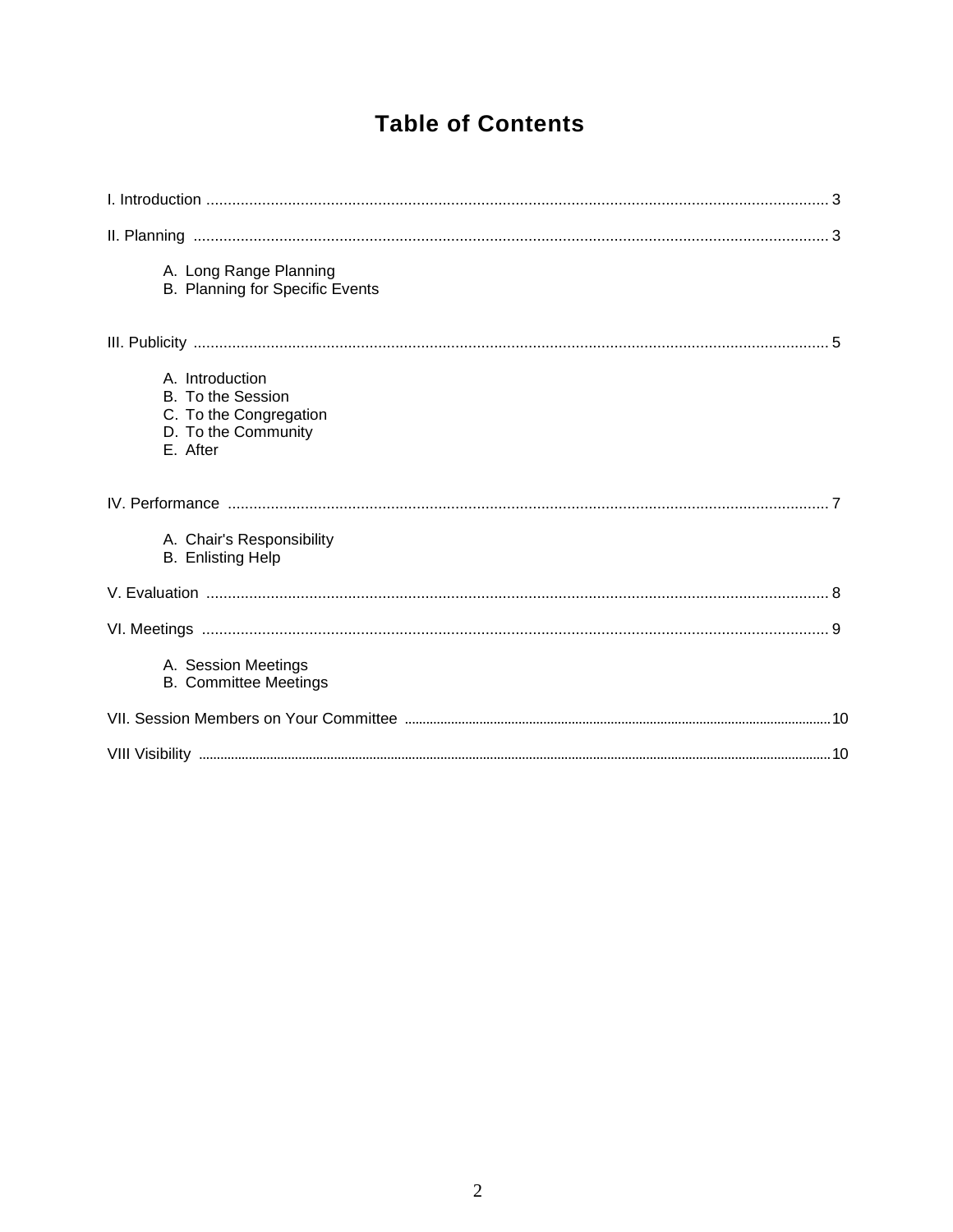## **I. Introduction**

To some people within a church, it may seem that the church performs its functions without much guidance or planning. The church seasons come and go, worship takes place every Sunday, the pastor is on call, baptisms are performed occasionally, new members are received, and so on. Regularity and dependability are important. One's faith is enhanced and upheld by this regularity and dependability.

Consider one event as an example. On Christmas eve, the members of the church expect a worship service. It would be nice if that service happened automatically but any chair of the Music and Worship Committee will tell you what goes into that one service. The details must be planned: times, ushers, greeters, elders-incharge, communion elements prepared, elders to serve, decorations, bulletins, and so forth. The event must be publicized: in the church newsletter, in the Sunday bulletin, in the newspaper. Then people must carry out their assigned duties. This illustrates, on a small scale, three of the ingredients that go into a successful event as well as a successful church: Planning, Publicity, and Performance.

This *Handbook* is intended to help you as chair (or moderator) of a Session committee. It will serve as reminders of jobs that need to be done and will give some suggestions on how to do those jobs.

### **II. Planning**

#### **A. Long Range Planning**

#### **When Session Terms Begin in Midyear**

When the Session's year runs from May/June through the following May/June, budget and program years do not follow the same pattern. Many program plans run from September through August but some follow the budget year. This means that you begin your term as a committee chair with a budget for your first 6 months and a plan that continues for at least 2 months and possibly for 6 months.

The first order of business for your committee is to plan for the next year. You will be asked, probably in August, to recommend a budget for the next calendar year at the annual planning meeting. Your plan will be limited through the end of this calendar year by the current budget; you have the opportunity to recommend changes in that budget beginning with the next calendar year. Every committee should try to establish goals and determine how to meet those goals. Also, every committee should list the specific events (as best as can be determined) for which the committee will be responsible during the next 12 to 14 months.

In your personal life, you may not need to decide the restaurant to which you are going on Saturday night until you are ready to leave the house. In the church, plans must be completed 2 months (or more) in advance so that publicity can be sent out - no publicity, no event! (How can people come if they don't know about it?)

Consider an example of goal setting. It might be tempting for the Membership Committee to say that a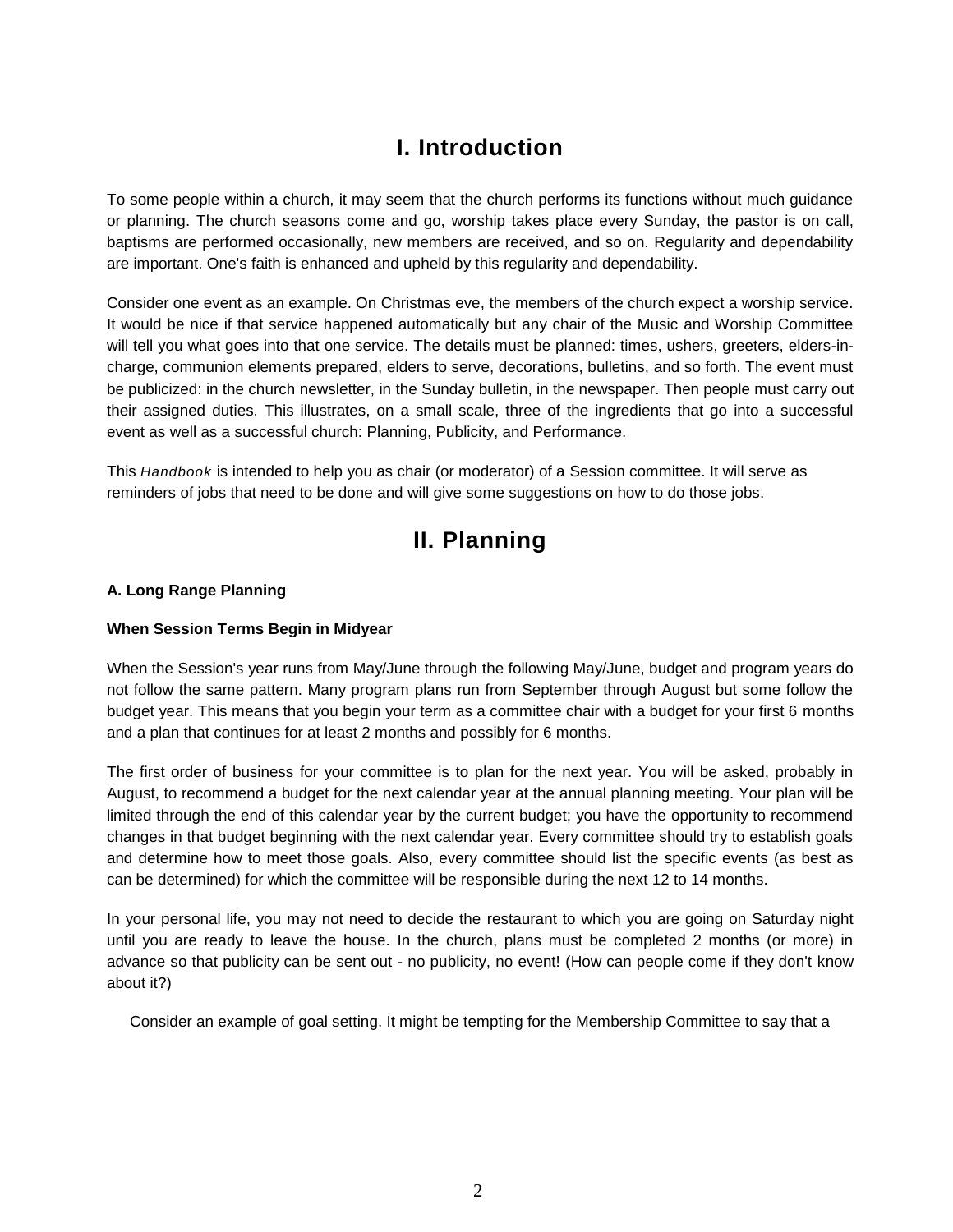goal is to take in 50 new members. While that is a good goal, it is necessary to think about it in a different way in order to relate the goal to specific plans. To accomplish that goal a plan might be devised to improve the church's publicity to those outside the church during the time of year when a significant number of new residents move into the area. Goals stated in these terms focus effort and make specific plans easier to formulate.

Your church should have a list of events for the coming year. If not, one should be prepared. Such lists help you with your planning. They also help prevent conflicts when the specific dates and times are filled in.

Remember, Session approval is required for your long range plans.

In summary, begin your term as a committee chair by thinking about the next year or two. Make decisions initially in broad terms, then fill in the specifics.

Eventually, your long range plans should be put into writing for presentation to the Session and for the next chair of your committee (since that chair will be taking over in the middle of the plans).

#### **When Session Terms Begin in January**

When the Session's year begins in January the budget year usually is the same. Program plans should be in place from the previous year's committee since that committee was responsible for setting a budget. Some church programs, such as Christian Education, follow the school year and begin in September. Thus your committee's programs may have been underway for three months. Your first job is to determine what plans have been made, review those plans, and recommend any changes that you and your committee feel are necessary. Remember that you are under budget constraints so any proposed changes need to fit within the existing budget.

Soon after getting the current year under way, your committee should begin planning for the next calendar year. It would be good if there were an annual planning meeting in late summer or early fall for all committee moderators to present their plans and to establish budget guidelines. Such planning also helps minimize conflicts.

In your personal life, you may not need to decide the restaurant to which you are going on Saturday night until you are ready to leave the house. In the church, plans must be completed 2 months (or more) in advance so that publicity can be sent out - no publicity, no event! (How can people come if they don't know about it?)

Let's take an example of goal setting. It might be tempting for the Membership Committee to say that a goal is to take in 50 new members. While that is a good goal, it is necessary to think about it in a different way in order to relate the goal to specific plans. To accomplish that goal a plan might be devised to improve the church's publicity to those outside the church during the time of year when a significant number of new residents move into the area. Goals stated in these terms focus effort and make specific plans easier to formulate.

Your church should have a list of events for the coming year. If not, one should be prepared. Such lists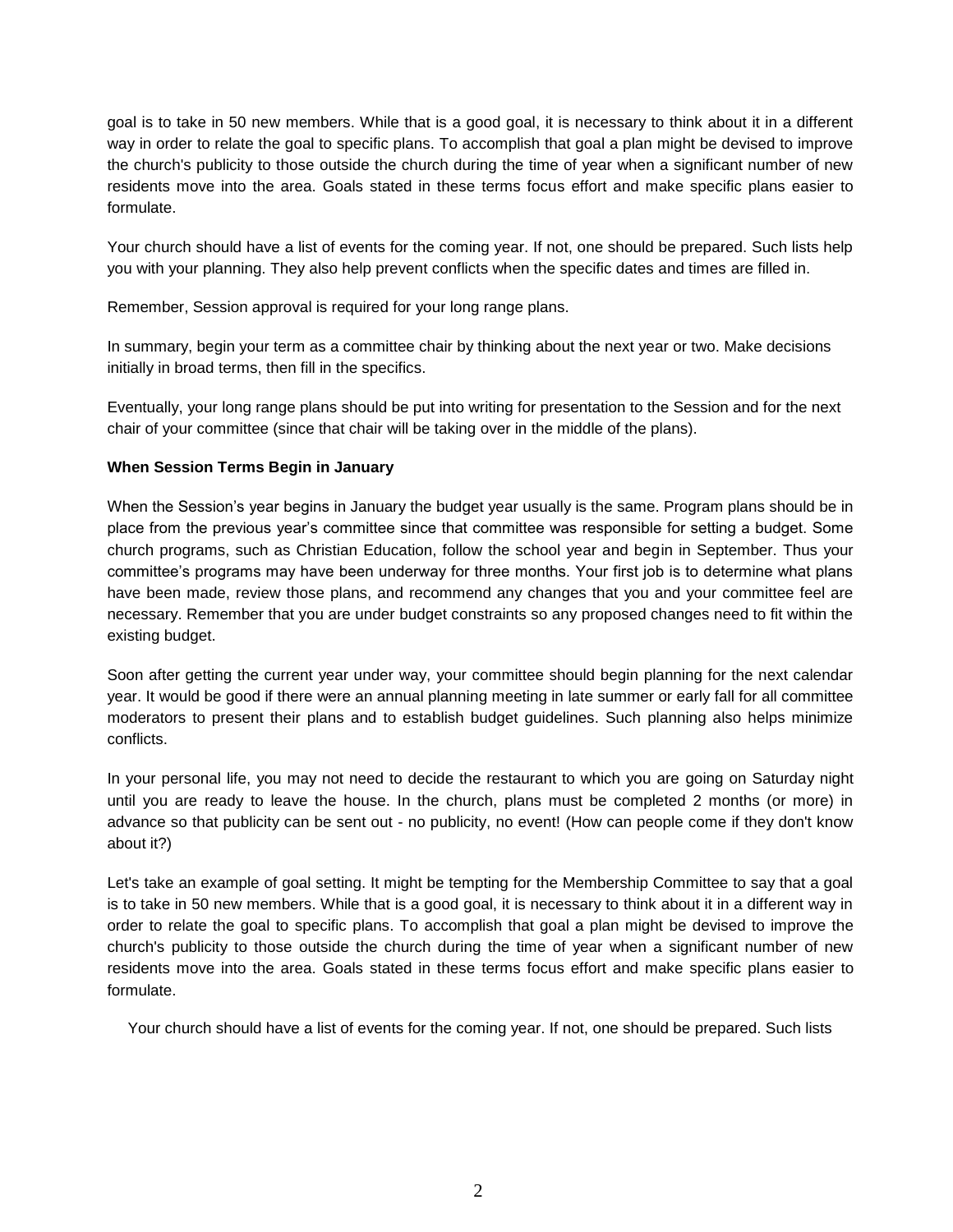help you with your planning. They also help prevent conflicts when the specific dates and times are filled in.

Remember, Session approval is required for your long range plans.

In summary, begin your term as a committee chair by thinking about the next year or two. Make decisions initially in broad terms, then fill in the specifics.

Eventually, your long range plans should be put into writing for presentation to the Session and for the next chair of your committee (since that chair will be taking over in the middle of the plans).

#### **B. Short Range Planning**

In contrast to long range planning, plans need to be made for specific events. For example, a specific event for the Worship Committee could be the decoration of the church for Christmas (OHPC calls it "Hanging of the Greens") and the subsequent removing of the decorations (OHPC calls it "Removing of the Greens").

Many of the details need to be in place 2 months before an event. This includes date, time, place, food or not, speaker or not, target audience (youth, women, men, retired, single, everyone, etc.), and so forth. If you are going to have a speaker, have that decision confirmed in time to have it approved by Session and to include it in the publicity. Once this phase is complete and publicity is in place (see Section III), get specific plans on paper. Write down in detail *everything* you are going to need including people to help. Then, parcel out the tasks to your volunteers.

In an ideal world, that should take care of it. However, we are all human (except committee chairs and pastors are expected to be superhuman - the Clerk is only human) and your job is now to follow up on your volunteers to see that they come through. You don't have to do all the work but you are responsible for seeing that the work is done. There is more on this in Section IV.

### **III. Publicity**

#### **Introduction**

There are three rules that need to be applied consistently.

- 1. We have only one chance to make a good first impression.
- 2. People will come and participate only if they know about it.
- 3. The nonregulars are likely to come and participate if they know what it is about.

Rule number 1 may seem obvious when thinking of how visitors who are church shopping on Sunday morning (obvious or not, we sometimes forget). How well the choir sings, how inspiring the sermon is, how friendly the greetings are - all these contribute to that first impression. Publicity is an additional "first impression" ingredient. If the church newsletter and the bulletin do not have thorough, clear, and timely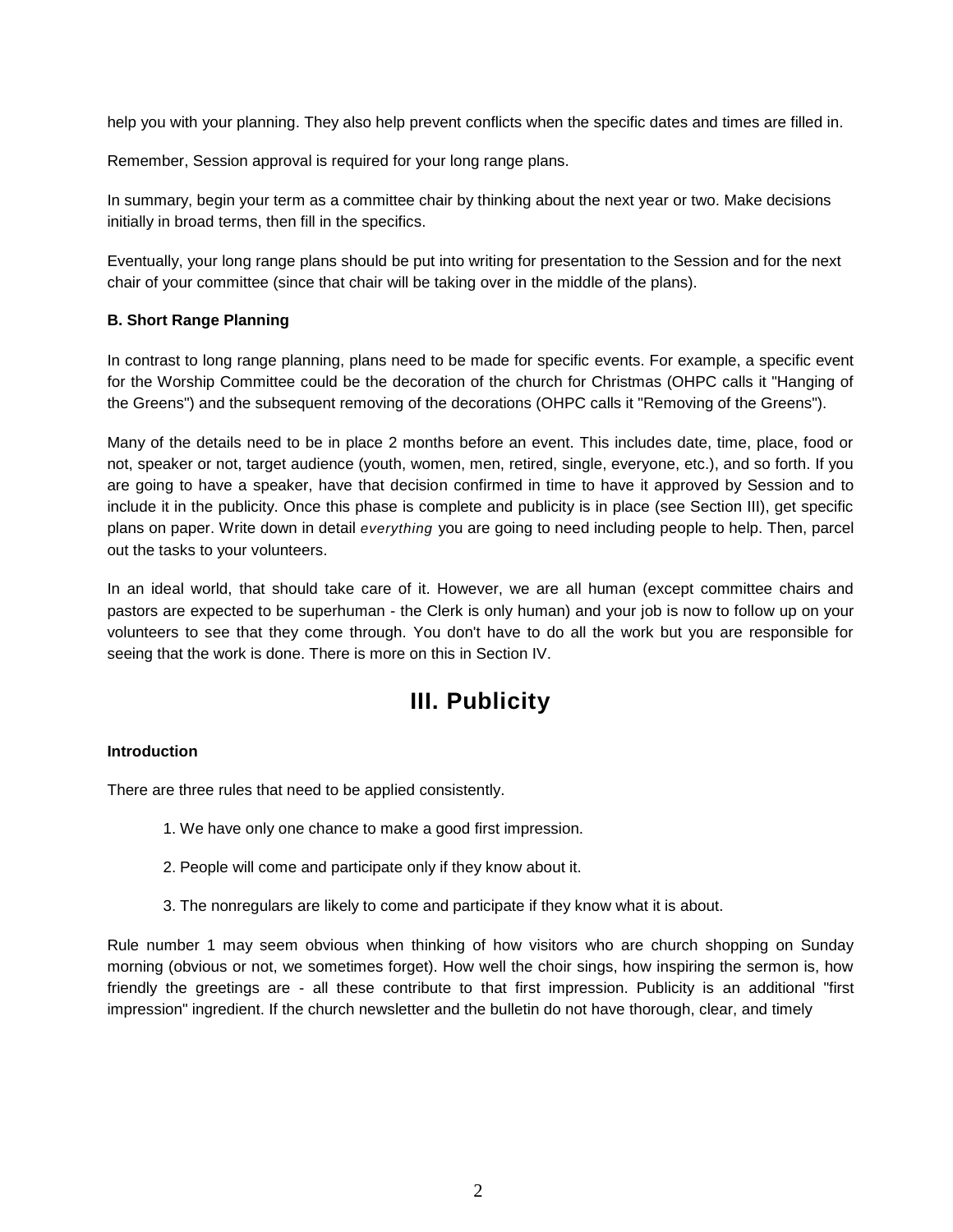announcements, events and programs will be less effective and attendance will suffer.

Rule number 2 is obvious. Included in this is the understanding that announcements need to be timely. A Sunday announcement will not reach everyone (see III. C.).

There are some people who will go to Event X regardless. There are others who will go to Event X only if they feel it worth their time. To attract this second group of people you must "sell" your event.

#### **B. To the Session**

The first group you should inform is the Session. The Session needs to coordinate events to prevent conflicts and to ensure that all activities are within the mission of the church. If the event has been previously approved (such as in the annual planning meeting), the Session still needs to be informed of specifically what is planned. In the Presbyterian church, things go well when the Session is informed, enthusiastic, and supportive.

Session permission may be granted for many events all at once during the annual planning meeting that occurs each year. The purpose of this meeting is to help coordinate events, prevent conflicts, and give an overview of the church's activities.

#### **C. To the Congregation**

Publicity to the congregation is through the church newsletter and the Sunday bulletin. Plan ahead because the deadline for the newsletter will be 3 to 7 weeks before your event, depending on when in the month it is. Don't assume that if it is in newsletter that it will be in the bulletin (or vice versa) - these are two different publications. The bulletin reaches fewer people because, on a given Sunday, there will be some regulars who will be absent.

Your announcement must include the following.

- Informative headline
- Date
- Day
- Time
- Location
- Sponsoring church group
- W hat to expect
- Name and telephone number of contact person

In addition, the following should be included as appropriate.

- Speaker name, affiliation, talk title
- Deadline for reservations and how to make them
- Cost, if any
- If a fund raiser, what the funds are to be used for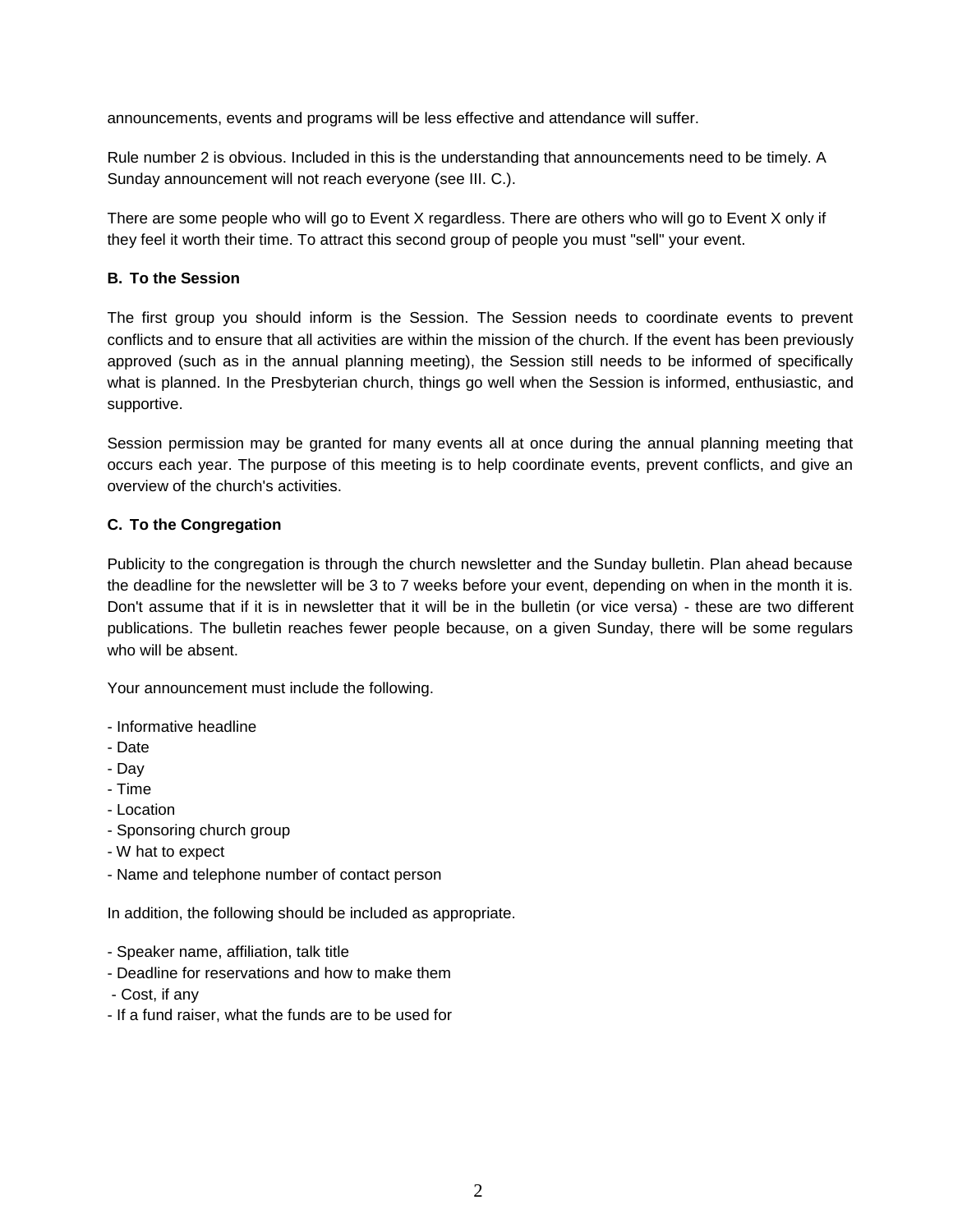Take the hypothetical announcement shown below and put yourself in the shoes of a visitor or new member.

The Deacons' annual spaghetti dinner will be held on Sunday, March 17. Even though we won't be serving green spaghetti, all should enjoy a fine and filling meal. Sign up in the narthex or call the church office.

How does this announcement shape up? The date and day are there but there is no time or place. The sponsoring group is given but there is no indication of other activities (maybe there are no other activities which would make the announcement OK in that regard). It asks for people to sign up but no deadline is given. Is there a cost or is the meal free? If there is a cost, what is to be done with the money raised?

A better announcement would be something like this.

#### **SPAGHETTI DINNER**

Everyone loves spaghetti, especially spaghetti the way the Deacons prepare it. Come on Sunday, March 17 from 5 to 7 PM in the church fellowship hall and enjoy a fine meal. Even though it is the 17th of March, we won't have green spaghetti but there will be background Irish and Italian music played on the piano by Vera. Please sign up in the Narthex by March 10 or call the church office by March 15. If you forget, come to the dinner any way. Cost is \$3 for children 5 through 12 and \$5 for those over 12. Profits will go to the Deacons Fund.

This has all the details and adds some interest and enticement.

#### **D. To the Community**

Some events can be announced in the newspaper or through radio and TV bulletin board services. The Membership Committee can assist with this type of publicity.

#### **E. After**

The emphasis so far has been on planning and publicity before an event. What happens afterward? Reports may be made through the church newsletter. If your event was a fund raiser, let the congregation know how much you raised and how the money will be used. Included in this report should be a "Thank You for your support". When people know you are doing a good job, they will be more inclined to support you the next time.

### **IV. Performance**

#### **A. Chair's Responsibility**

Previous sections have been discussing this topic in context with others. In summary, the committee chair's job is to plan, publicize, perform, and evaluate. But this can be expressed in a different way. The most important task is to facilitate and encourage the committee and the Session to seek God's will. This is done through prayer and by seeking to use the skills, abilities, and wisdom of each committee member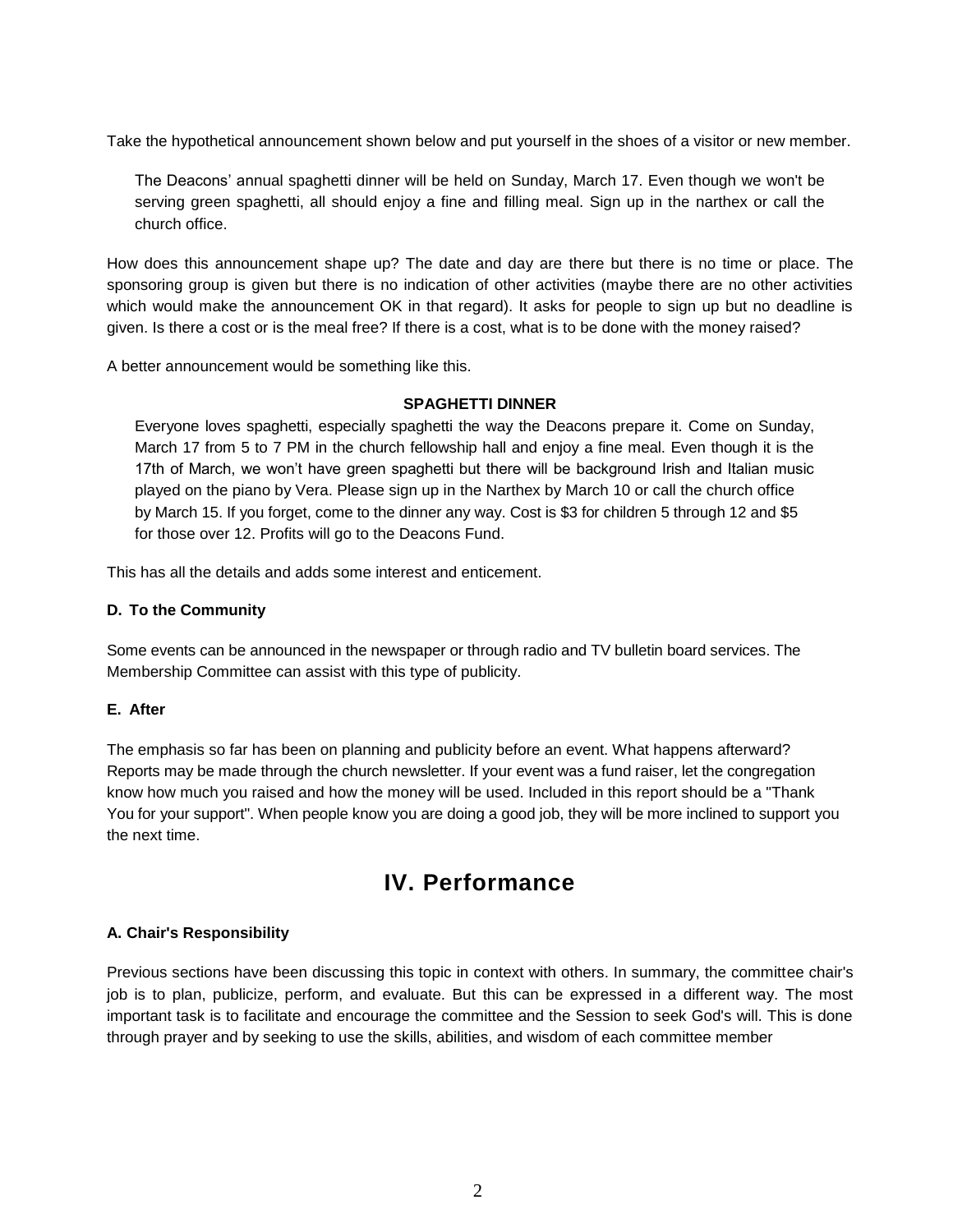#### **B. Enlisting Help**

Since the committee chair cannot (and should not) do all the work, enlisting volunteers is a part of the chair's task. Populate your committee with workers. "Advertising" for committee help in the Sunday bulletin or in the church newsletter doesn't usually yield results. The chances of success are greatly increased if you include a very specific description of the job to be done. If it is the type of job that will involve several people, such as visiting members in the hospital, make it clear that the volunteer will not be doing the whole job. If there is a lot of flexibility in doing the job such as when it is to be done or if it is only occasional or if the volunteer can do a little or a lot as their time permits, say so. You might get a better response than if it is felt that the job may never end. At times, recruiting volunteers may seem discouraging. But involving members in God's work is a significant element of the work of faith.

After "advertising", start calling people. If your church maintains a data bank matching people and jobs, check that. If your church doesn't do this, get the session to organize one; a copy of the one used at Oak Hills Presbyterian Church is attached. If there are no or few indications of interest from the data or if there is no data bank, ask for suggested names. People to ask include the pastor, the moderator of the membership committee, the past moderator of the membership committee, the director of Christian education, the clerk, and the past moderator of your committee.

### **V. Evaluation**

You have planned your program, publicized it, carried it out, and written your report. There is still one more thing to do. Evaluate. Was it worthwhile? Were the goals accomplished?

The nature of the evaluation procedure depends on what is being evaluated. Let's take two examples: a specific event and long-range plans.

For a specific event such as a dinner meeting or an XYZ meeting, evaluation can take the form of answers to specific questions such as:

- How many attended? Should attendance have been larger? If so, what could have been done to increase attendance?
- Was the speaker or program well received? How could it have been improved?
- Did the event proceed smoothly? If not, why not?
- Should more events of this type be planned? Why or why not?

For long-range plans such as a goal to add 50 new members, evaluation should be ongoing rather than wait until the end. After plans have been implemented for a few months, check to see if progress is being made toward the goal. If progress seems to be slow, consider what changes need to be made (if any). At the end, look for reasons why the goal was or was not met. Make recommendations for how to proceed toward similar goals in the future.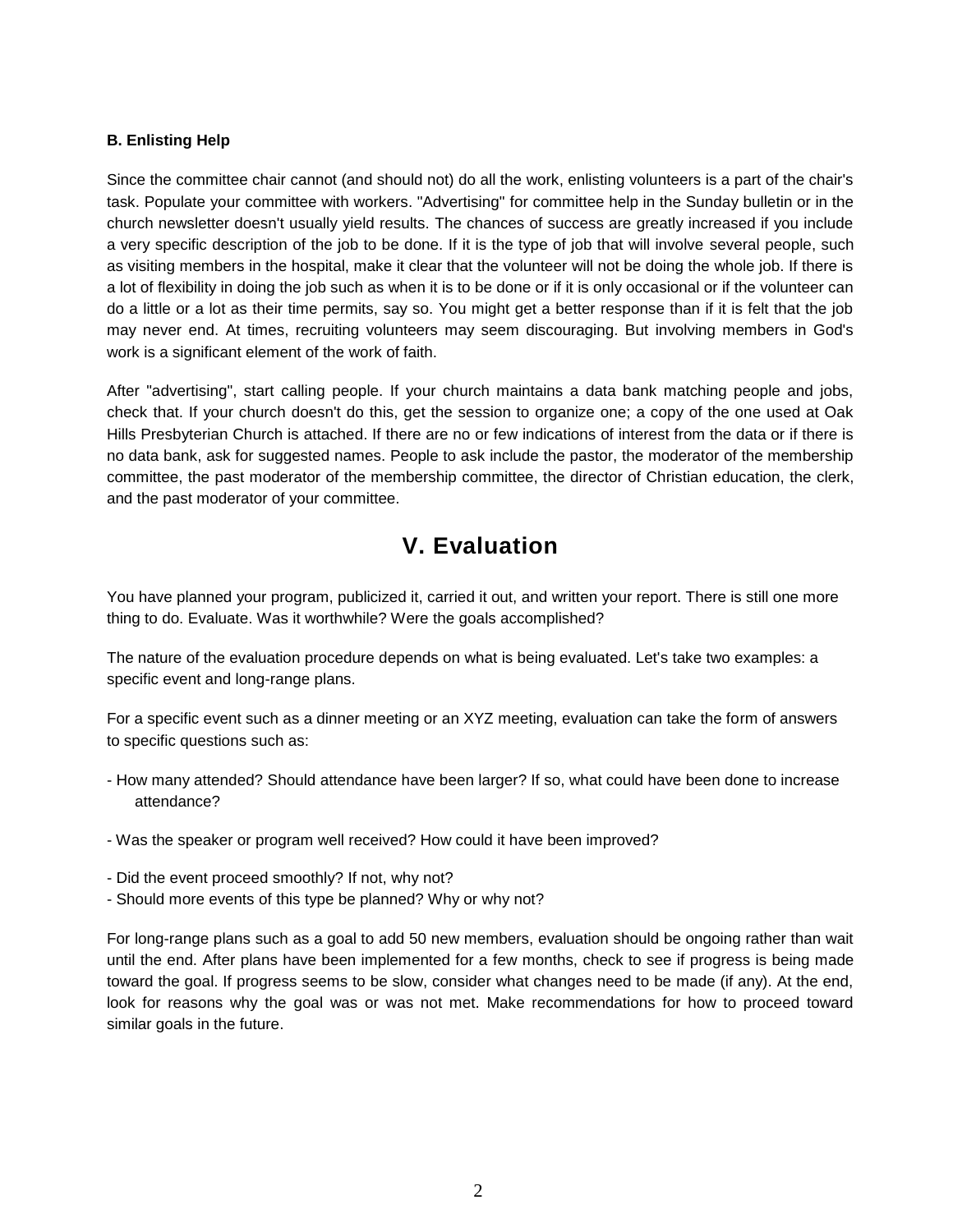The evaluation procedure and the communication of the conclusions to the Session will help future committee chairs to plan their activities. Session will also have more information on which to base future decisions.

## **VI. Meetings**

#### **A. Session Meetings**

As much as possible, provide Session with written reports preferably placed in the elders' mail boxes before church on the Sunday preceding the stated Session meeting. In the written report, action items should be clearly marked. Written reports help expedite business and give all Session members, those present and those absent, information about what your committee is doing (or not doing).

The Session approves the membership of your committee and the Session approves all additions and deletions.

Each month you should receive budget reports which include a list of transactions charged to your committee's budget. Check to see that those transactions have been charged to the correct line item. The forms for reimbursement contain line items to ensure that items are recorded correctly; your signature is required before the reimbursement is made. Consult with the church bookkeeper if you find errors or if you have questions. Be prepared to answer questions from the Session about how and where you are spending your committee's money.

During Session meetings, do not conduct nitty-gritty committee business. Keep the discussion to the overall subject rather than on how to get the job done. For example, the discussion of having a luncheon should focus on the why and when of the luncheon and not on whether to serve tea or punch or both. If there are specifics that your committee cannot work out, it is appropriate to ask for suggestions.

#### **B. Committee Meetings**

For most committees it is desirable to have a regular meeting time. Whether or not your committee has a regular meeting time, you should initially canvass your committee members to see what is the best meeting time. Then at least one week in advance of each meeting, you should notify the members by mail or by telephone. Also notify the church office and the newsletter editor in enough time to get the meeting notice into the bulletin and the newsletter, respectively.

Your committee will be better prepared and more organized if you send an agenda and any written material to be considered to them in advance. Advance preparation will lead to more informed decisions.

In the meeting itself, open and close with prayer. If you are uncomfortable doing this, ask members of your committee (in advance) to participate or have a silent prayer ("Let us pray silently for the work of this committee." concluding after a minute with an "Amen" from you.) Follow your agenda but always have an open time on the agenda for "New Business". Keep the discussion on the issue at hand. Remember, you are the moderator of the meeting and it is up to you to keep the business moving and the discussions pertinent.

Reports of past activity from subcommittees or from committee members with ongoing tasks should be a part of each meeting. This keeps the rest of the committee informed of activities. It also is an encouragement for the members to do their jobs rather than be embarrassed with a "no report".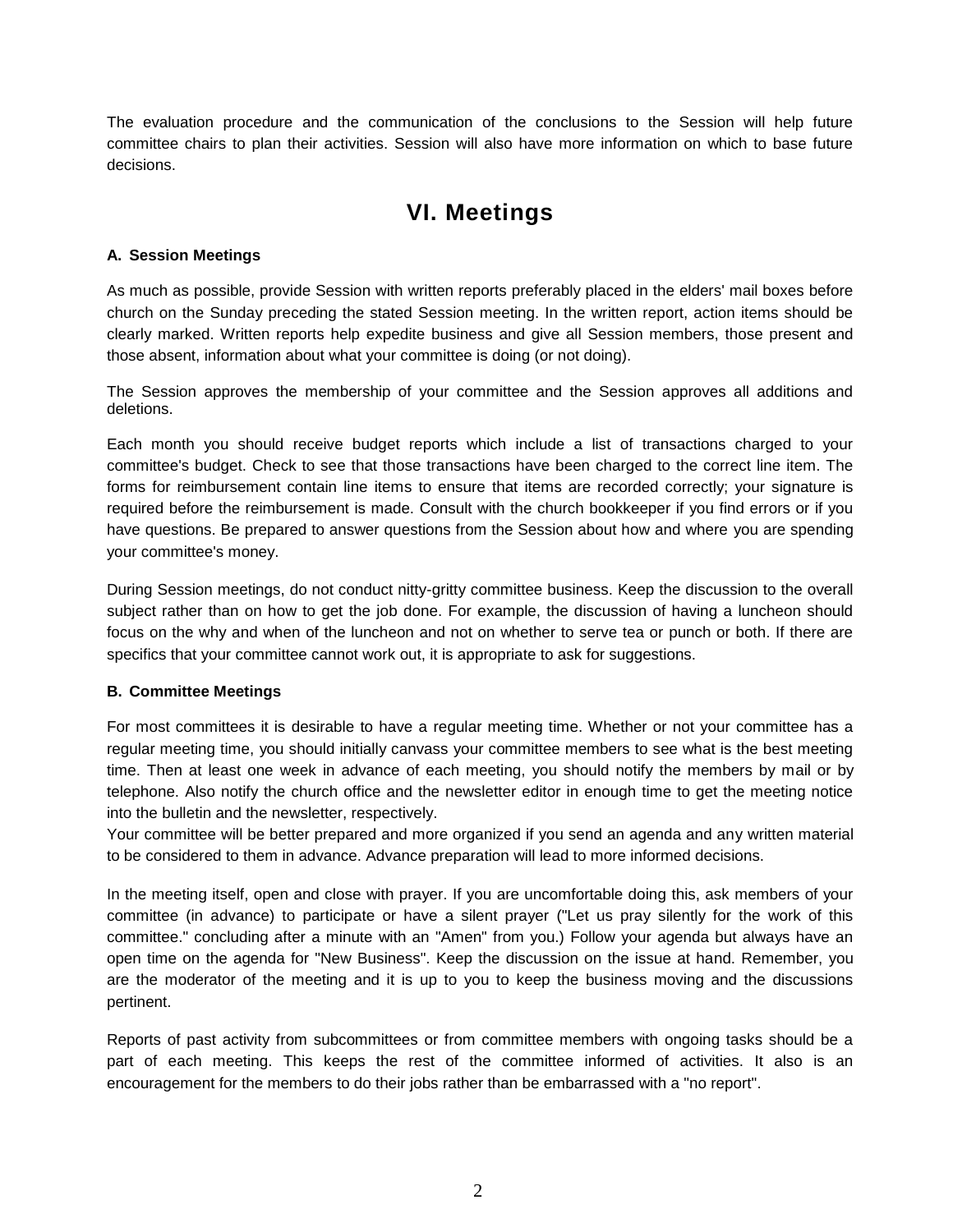Write a summary report of each committee meeting to present at the next Session meeting. If the pastor did not attend the committee meeting, this report should be given to him as quickly as possible. The report should list those present, those absent, agenda items acted on, old business, and new business. Remember to mark action items clearly as such.

Action items should be as clear and complete as possible. The Session is usually reluctant to approve openended motions. For example, do not ask for approval to "have a youth fund raiser in March". Specify what the nature of the fund raiser will be, where it will be held, what facilities (if any) will be needed, and what the money will be used for. If possible, the exact date and time should be specified so that any conflicts with other church activities can be resolved.

## **VII. Session Members on Your Committee**

Session members who are not committee moderators still have responsibilities both on the committee and off. However, their jobs are not as well defined as committee moderator. In part, they are committee moderators in training although not necessarily for the same committee on which they are serving.

As a committee member, the elder should be given a task or tasks of importance related to his or her skills and interests. Part of the responsibilities for new elders should be aimed at preparing them to become a committee moderator at some time in the future. The elder should be encouraged to participate in the long range planning of the committee.

Every Session member should keep in mind the long range goals and the mission of the church. Committee moderators sometimes get tunnel vision and need to be reminded to think more broadly and help keep the Session's activities, plans, and policies integrated. Often the most effective way to accomplish this is by communication with the other committee moderators rather than during Session meetings.

Session members with interests and expertise in the area of another committee's responsibility can help that committee by carefully reviewing its reports to Session and then communicating ideas to the committee moderator.

There are lots of jobs to be done around the church. If the elder has the time, the volunteer help will be appreciated.

## **VIII. Visibility**

The success of a church fulfilling its mission depends on obedience to the call of Christ and on good relationships between the Session and the congregation. The Session must act responsibly and must communicate its actions and policies clearly. Much of this communication falls on the pastor and the clerk but committee moderators can help. In addition, all Session members need to participate visibly in church activities including Sunday worship. Not all Session members need to participate in all activities (it is OK to be selective) but no Session member should be a complete nonparticipant. Session members are still congregation members and should continue to attend Sunday School and other church groups and